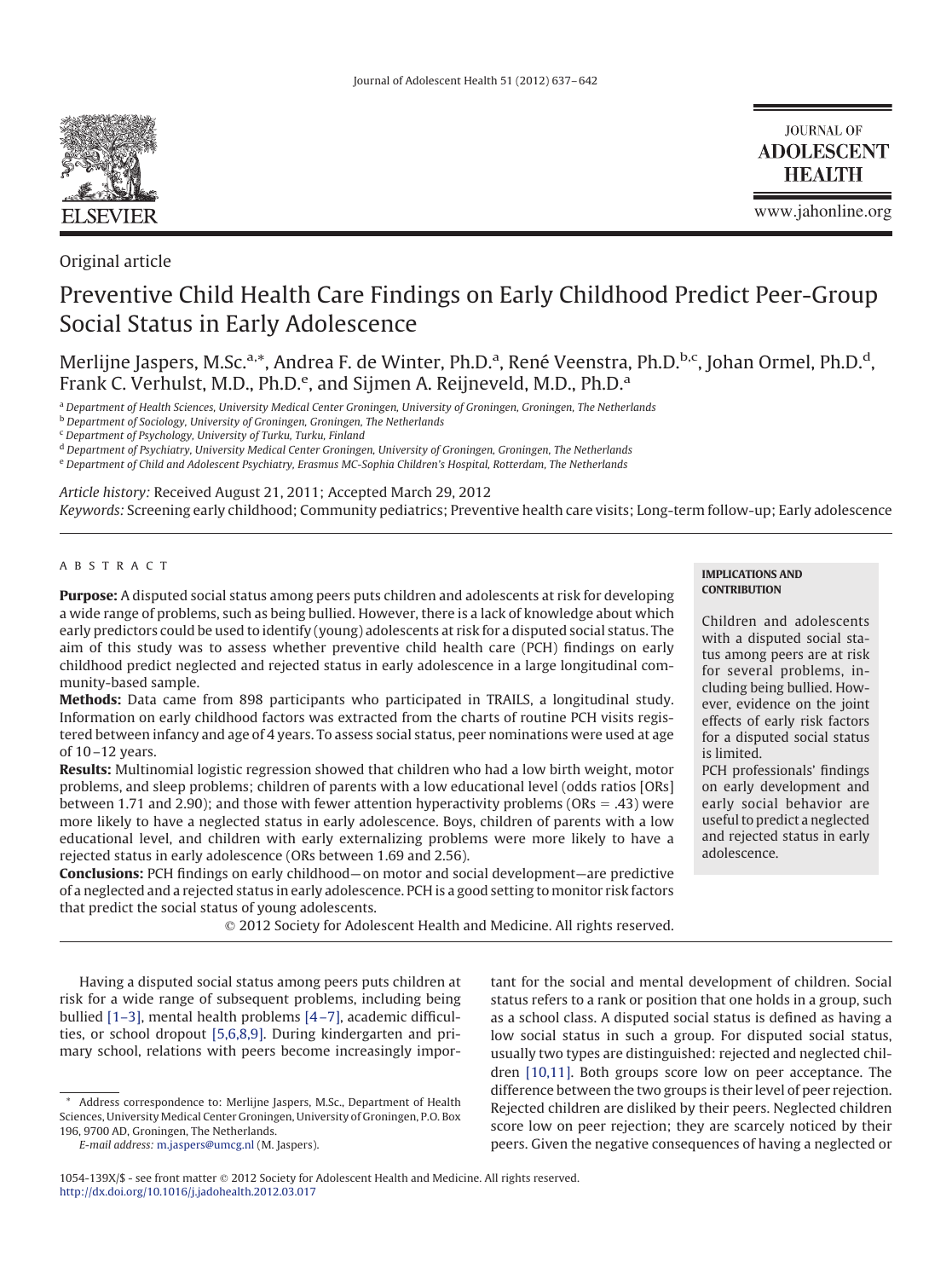rejected status, it is important to identify which factors precede this disputed social status.

It has been shown that sociodemographic and psychological factors can predict a neglected and a rejected status. Evidence shows that belonging to a family with a low socioeconomic status is predictive for a disputed social status [\[12,13\].](#page-4-4) Being aggressive [\[13,14\],](#page-4-5) hyperactive, or less social and having poorer academic performance in elementary school are also predictors [\[12,13\].](#page-4-4) Other studies focused on the impact of early temperament on a disputed social status in kindergarten and early ele-mentary school [\[15–17\].](#page-4-6) Less is known about the potential role of developmental delays such as motor or language problems [\[18\].](#page-5-0) Determinants of developmental delay, such as a low birth weight, may also be associated with a disputed social status; so far, however, no studies have looked into this. Evidence on the joint effect of early risk factors for a disputed social status is limited. The aforementioned early risk factors are factors that are distinctive and noticed by the social environment, especially among peers.

So far, several effective interventions for acquiring better social skills and building friendships and self-esteem have been developed [\[19 –21\].](#page-5-1) Identification of children and adolescents at risk for a disputed social status could lead to earlier interventions designed to improve social skills, social acceptance, and selfesteem, as well as to prevent the negative outcomes associated with having a neglected or rejected status. This can be achieved by measuring a range of potential risk factors from multiple domains and by starting before peer relationships are well established. These factors are routinely assessed in preventive child health care (PCH) during well-child visits.

The aim of the present study is to assess whether PCH findings on early childhood predict social status in early adolescence in a large longitudinal community-based sample. This study is the first to use a wide range of early childhood factors found in routine PCH measurements to predict neglect and rejection by peers in such a sample. In The Netherlands, PCH provides health and developmental monitoring to all Dutch children from birth until the age of 19 years, and the participation rate is  $>\!\!90\%$  [\[22\].](#page-5-2) Dutch PCH professionals are highly trained and experienced in registering those child and family characteristics that are relevant for current and future development.

#### **Methods**

#### *Sample*

The TRAILS is a prospective cohort study among Dutch adolescents, beginning at 10 –12 years of age, that focuses on adolescent psychosocial development and mental health in the general population [\[23,24\].](#page-5-3) The TRAILS target sample was recruited in 2001 from elementary schools in five municipalities in the northern part of The Netherlands. Of all the young adolescents approached for enrollment in the study ( $n = 3,145$ ), 6.7% were excluded because of mental or physical incapability or if no Dutch-speaking parent or parent surrogate was available. Seventy-six percent of the remaining 2,935 young adolescents ( $n =$ 2,230, mean age  $= 11.1$  years, standard deviation  $[SD] = .6, 50.8%$ girls), and their parents agreed to participate. For detailed descriptions of sample selection procedures and nonresponse analyses, see De Winter et al [\[24\].](#page-5-4)

The present study consists of a subsample of 898 of the 2,230 TRAILS participants (mean age  $= 11.0$  years, SD  $= .51$ ), for whom

both information on social status and PCH files were available. Information on social status was supplied by peers. These peer nominations, which were essential to our study, were only assessed in classrooms with at least 10 TRAILS participants. The subsample of 898 young adolescents differed from the other TRAILS participants mainly as to the type of education; young adolescents in special education were not included (5.6% of the sample). Young adolescents in small schools (6.4%) or those who repeated (16.9%) or skipped (2.2%) a grade were excluded from the subsample, leading to the exclusion of schools for special education. For a detailed description, see Veenstra et al [\[25\].](#page-5-5) Where possible, pupils with special educational needs are placed in mainstream schools and given extra assistance. They are only placed in special schools if it is unavoidable and preferably on a temporary basis. In 2004, 94.8% of pupils attended mainstream schools, 3.1% attended special schools for primary education, and 2.1% attended a special school for specific needs, for example, visually or hearing-impaired children [\[26\].](#page-5-6) All procedures were approved by the Dutch Central Committee on Research Involving Human Subjects ("CCMO").

## *PCH setting*

The aim of the PCH is prevention and early identification through a semistructured interview with parents and standardized screening procedures, all of which are documented in the PCH file. An assessment generally takes 10 –15 minutes. During children's first 4 years, community physicians and nurses record data on early childhood indicators at each visit as part of the routine procedure of the PCH, with a total number of 12 visits.

#### *The outcome measurement: social status*

Social status was assessed with peer nominations at age of 10 –12 years. Young adolescents received a list of all classmates and were asked to answer the following questions: "Who do you like?" and "Who do you dislike?" Young adolescents could make an unlimited number of nominations. On the basis of the received like and dislike nominations, two sociometric variables were computed: social preference and social impact. Social preference was calculated by subtracting the standardized dislike score from the standardized like score. Social impact was calculated by adding the standardized like score and the standardized dislike score [\[6\].](#page-4-7) For this article, we focused on the adolescents who were classified as (a) rejected—low on social preference ( $<-1$  SD), above average on ( $>$ 0 SD) dislike, and below average on ( $<$ 0 SD) like; or (b) neglected—low on social impact ( $<$  -1 SD) and below average on both dislike and like  $(<$  0 SD), versus the other young adolescents (i.e., popular, average, and controversial) [\[6\].](#page-4-7) The controversial adolescents are included among the popular and average adolescents because they are liked and accepted by part of their group and hence are not in the same disputed social position.

# *PCH-assessed early childhood indicators*

As potential indicators, we selected PCH-assessed prenatal and perinatal variables, as well as early motor and social development and family characteristics.

*Prenatal and perinatal variables.* Maternal smoking and alcohol use were assessed as "Did the mother smoke during pregnancy?"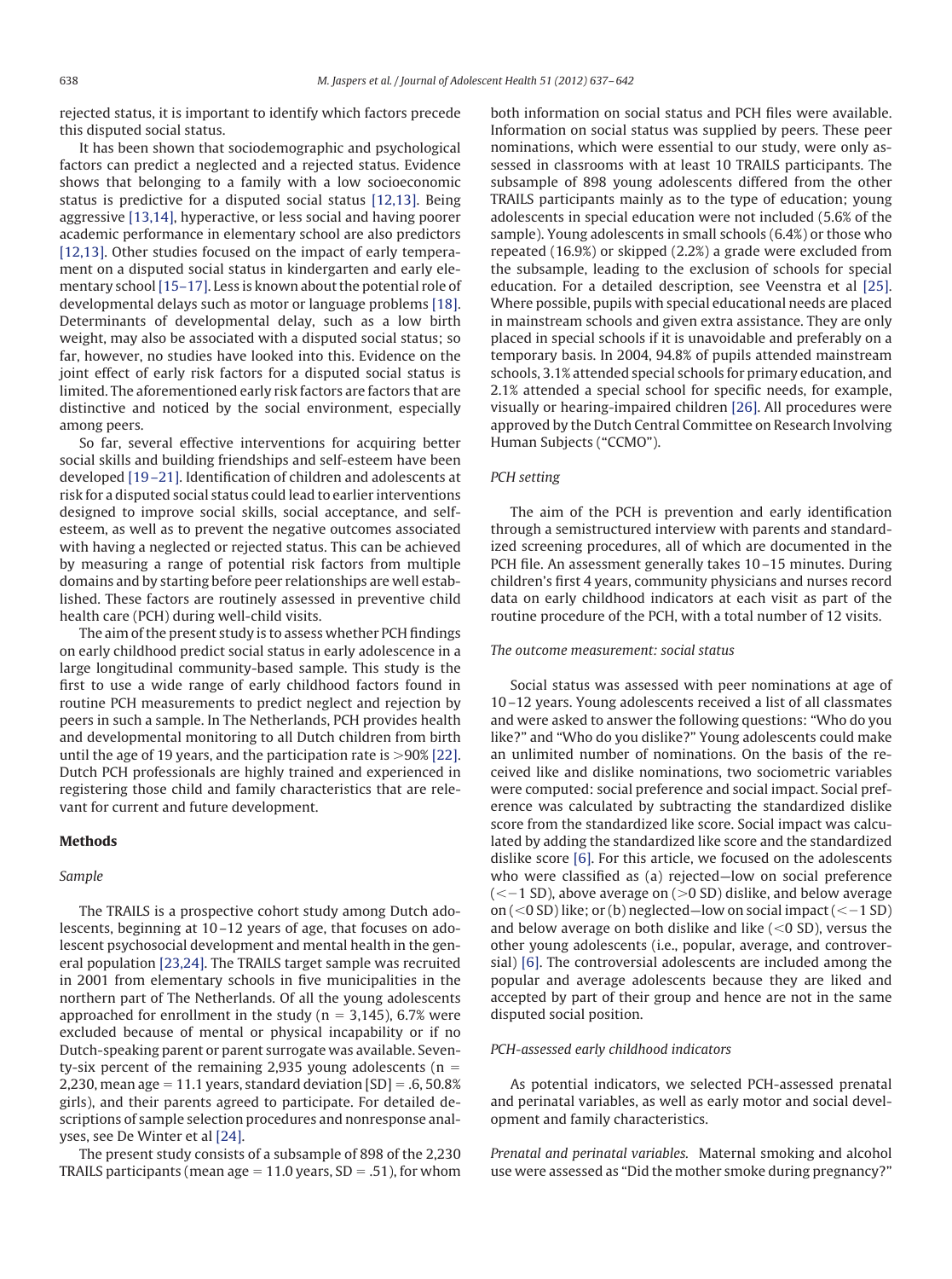and "Did the mother use alcohol during pregnancy?" Maternal smoking and alcohol use during pregnancy were two variables that were frequently missing in the PCH files (58.6% and 60.4%, respectively). In a previous study, Jaspers et al [\[27\]](#page-5-7) observed good recall for maternal smoking comparing the PCH file data and parental reports at child age of 11 years ( $\kappa = .77$ ). Item nonresponse for the latter variables was much lower; these were used if PCH-recorded data on maternal smoking or alcohol use were lacking. Low birth weight was defined as  $<$ 2,500 g, which is a frequently used clinical cutoff point [\[28\].](#page-5-8) Birth defects included limb deformities and craniofacial malformations. Respondents received a "yes" if any of these were present and a "no" if none were present.

*Early motor and social development.* Early motor and social development, from birth to 4 years of age, was assessed by four indices. The first was the Van Wiechen Scheme, from the age of 1 month to 15 months, which is the Dutch equivalent of the Bayley Scales [\[29\].](#page-5-9) Indicators were divided into three different subcategories gross motor skills (16 items), fine motor skills and adaptation (11 items), and communication and social behavior (10 items)— each targeted at children of a certain age. Items within these three subcategories were summed to provide subscales.

Second, the PCH professional assessed (also based on parental reports) motor and language development six times, from the age of 18 months to 4 years, and reported as either "yes," in case of a problem, or "no." Motor and language skills were each added up, respectively, and then dichotomized to a "yes," if any problems were present during these six occasions, or to a "no."

Third, from the age of 18 months to 4 years, the PCH professional assessed the development of sleeping and eating behavior six times. Descriptions of this behavior were categorized as "yes," in case of problems, or "no." The responses to this behavior were added up and then dichotomized to a "yes," if any problems were present, and a "no," if none were present.

Fourth, PCH assessed a number of behavioral features that were recorded on six occasions between the ages of 18 months and 4 years. These behavioral features were collected from three open questions concerning playing, problem behavior, and social behavior, about which parents could provide one or more descriptions. Descriptions included, for example, overactive, shy, anxious, or aggressive [\[27\].](#page-5-7) PCH-registered descriptions were categorized as externalizing problems, internalizing problems, attention hyperactivity problems, or social problems in behavior, and then dichotomized to a "yes" if any of these were present during these six occasions, or to a "no" if none were present.

*Family characteristics.* Maternal age at the birth of the child (mean  $= 29.4$  years, SD  $= 4.5$  years) was dichotomized to contrast young mothers (aged 20 years and younger) with older mothers. We distinguished three groups for educational level of parents: low (at the lowest tracks of secondary education, i.e., lower vocational education and lower general secondary education), middle (higher tracks of secondary education, i.e., intermediate general secondary education, preacademic education, and medium vocational education), and high (higher vocational or university degree) educational level. The highest level of education of one of the parents was taken as the educational level of the parents. Structural family characteristics consisted of two groups: living with both biological parents versus living with divorced parents, with stepparent(s), or in single-parent households.

## *Statistical analysis*

First, descriptive statistics were calculated for social status and early childhood indicators. Second, to assess the longitudinal relationship between early childhood indicators and current social status, multinomial logistic regression analysis was used. The multinomial logistic model (MNLM) can be used to examine the effects of independent variables on multicategory dependent variables, referring, in this case, to neglected, rejected, and other young adolescents. With three outcomes, the MNLM is roughly equivalent to running three binary logistic regressions. In the MNLM, all the logits are estimated simultaneously, which enforces the logical relationship among the parameters and uses the data more efficiently [\[30\].](#page-5-10) If the  $\chi^2$  tests showed statistically significant  $(p < .10)$  differences among the three groups, then we assessed the crude effect of each variable separately on the outcomes. Next, we assessed the multivariate (mutually adjusted) effects of all variables that attributed univariately with statistical significance ( $p < .10$ ).

## **Results**

[Table 1](#page-3-0) shows the differences between neglected, rejected, and other adolescents for PCH-registered prenatal and perinatal factors, early motor and social development factors, and family characteristics. Of the 898 adolescents, 13.8% were in the neglected group, and 12.1% were in the rejected group. In comparison with the other adolescents (i.e., average, controversial, and popular adolescents), during early childhood, neglected adolescents more often had a low birth weight, motor problems, sleep problems, attention hyperactivity problems, and parents with a lower level of education ( $p < .10$ ). Adolescents in the rejected group were more often boys, had more communication delays (aged 1–15 months), and showed more externalizing and attention hyperactivity problems. Furthermore, they more often had young mothers, mothers who smoked during pregnancy, and parents with a lower level of education ( $p$  values, all  $\leq$ .10). Compared with the other adolescents, they had less often mothers who used alcohol during pregnancy, and they came less often from intact families ( $p$  values, all <.10).

[Table 2](#page-3-1) gives multivariate ORs (and 95% confidence intervals) for PCH predictors for having a neglected or rejected status at the age of 11 years. Low birth weight, early motor problems, early sleep problems, attention hyperactivity problems, and low level of parental education were identified as significant independent predictors of a neglected status (ORs between .43 and 2.90) in the multinomial logistic regression model. Gender (being a boy) did not contribute to the model as an independent predictor. For a rejected status, being a boy, early externalizing problems, and a low level of parental education were predictors (ORs between 1.69 and 2.56). Maternal smoking and alcohol use during pregnancy, maternal age  $\leq$ 21 years at the birth of the child, early communication delays, early attention hyperactivity problems, and family breakup did not significantly contribute to the model as independent predictors.

## **Discussion**

This study was the first to assess the effects of PCH findings on early childhood in terms of having a disputed social status later on in early adolescence, using a large longitudinal communitybased sample. We identified several early childhood indicators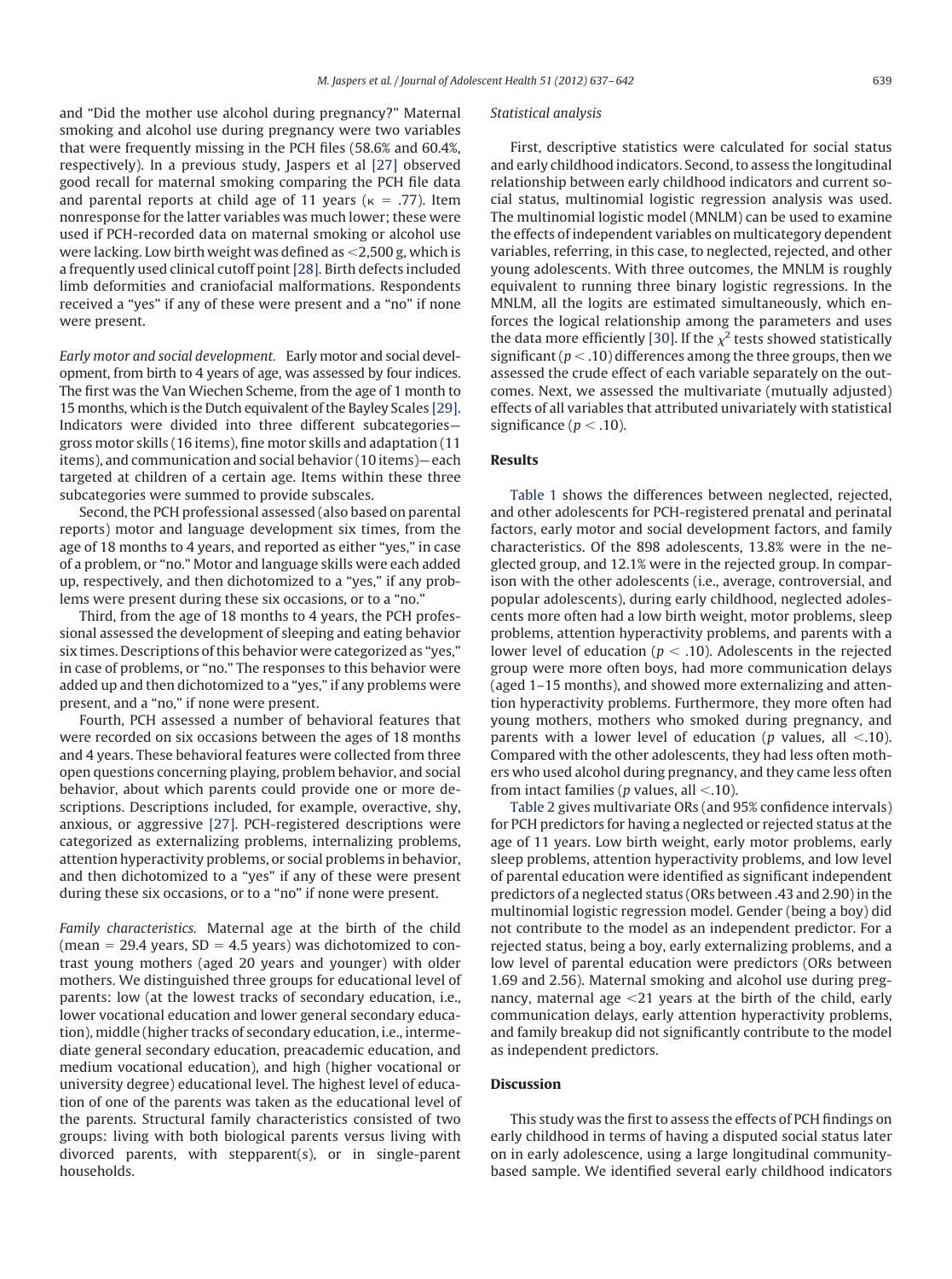#### <span id="page-3-0"></span>**Table 1**

| Background and developmental features of young adolescents at ages 10–12 years by social status |  |  |  |
|-------------------------------------------------------------------------------------------------|--|--|--|
|                                                                                                 |  |  |  |
|                                                                                                 |  |  |  |
|                                                                                                 |  |  |  |

| Variable                                            | Total $N$ $(\%)$ | Neglected<br>(13.8%) | Rejected<br>(12.1%) | Others<br>(74.1%) | p   |
|-----------------------------------------------------|------------------|----------------------|---------------------|-------------------|-----|
| Gender (boy)                                        | 398 (44.3%)      | 34.7%                | 63.3%               | 43.0%             | *** |
| Prenatal and perinatal factors                      |                  |                      |                     |                   |     |
| Maternal alcohol use during pregnancy               | 115 (13.0%)      | 9.9%                 | 5.6%                | 14.9%             |     |
| Maternal smoking during pregnancy                   | 257 (28.9%)      | 29.3%                | 37.4%               | 27.5%             |     |
| Low birth weight $(<2,500 g)$                       | 39(4.3%)         | 8.1%                 | 5.5%                | 3.5%              |     |
| Born premature $(<$ 37 weeks)                       | 35 (3.9%)        | 5.6%                 | 4.6%                | 3.5%              |     |
| <b>Birth defects</b>                                | 17(1.9%)         | .8%                  | 3.7%                | 1.8%              |     |
| Early motor and social development                  |                  |                      |                     |                   |     |
| Gross motor skills delay (age: 1-15 months)         | 158 (17.6%)      | 19.4%                | 12.0%               | 18.2%             |     |
| Fine motor skills delay (age: 1-15 months)          | 60 (6.7%)        | 8.9%                 | 7.4%                | 6.2%              |     |
| Communication delay (age: 1-15 months)              | 50 (5.6%)        | 7.3%                 | 7.4%                | 5.0%              |     |
| Motor problems (age: 1.5–4 years)                   | 30(3.3%)         | 7.3%                 | 2.8%                | 2.7%              |     |
| Language and speech problems (age: 1.5–4 years)     | 54 (6.0%)        | 7.3%                 | 8.3%                | 5.4%              |     |
| Sleep problems (age: 1.5–4 years)                   | 211 (23.5%)      | 31.5%                | 19.3%               | 22.7%             |     |
| Problems with eating (age: 1.5–4 years)             | 451 (50.2%)      | 46.8%                | 48.6%               | 51.1%             |     |
| Externalizing problems (age: 1.5–4 years)           | 340 (37.9%)      | 34.7%                | 52.2%               | 35.9%             | **  |
| Internalizing problems (age: 1.5-4 years)           | 145 (16.1%)      | 22.6%                | 11.9%               | 15.6%             |     |
| Social problems in behavior (age: 1.5-4 years)      | 56 (6.2%)        | 4.0%                 | 6.4%                | 6.6%              |     |
| Attention hyperactivity problems (age: 1.5–4 years) | 324 (36.1%)      | 21.8%                | 48.6%               | 36.7%             | *** |
| Family characteristics                              |                  |                      |                     |                   |     |
| Low educational level of parents                    | 198 (22.0%)      | 28.7%                | 32.7%               | 19.5%             |     |
| Structural family characteristics                   | 167 (18.6%)      | 15.3%                | 26.6%               | 17.9%             |     |
| Mother aged $<$ 21 years at time of child's birth   | 28(3.1%)         | 5.0%                 | 6.9%                | 2.3%              |     |

 $N = 898$ 

\*\*\* *p* < .001, \*\* *p* < .01, \* *p* < .10 (two-tailed)  $\chi^2$  tests.

that predicted neglect and rejection by peers. Children having a low birth weight, early motor problems, early sleep problems, and parents with a low educational level were more likely to have a neglected status; children with early attention hyperactivity problems were less likely to be so. Boys, children of parents with a low educational level, and children with externalizing problems in toddlerhood were more likely to have a rejected status in early adolescence.

Our study shows that PCH findings on sociodemographic, developmental, and psychological aspects are important for predicting a disputed social status in early adolescence. First, having parents with a low educational level is predictive for both being rejected and neglected, which is in line with previous studies that found that a low socioeconomic status of the family predicted rejection [\[13,31\].](#page-4-5) However, these previous studies did not provide information as to its association with a neglected status. Second, our study shows that a low parental educational level, a low birth weight, and early motor problems also independently predict a neglected status.

Third, we found in our study that toddlers who showed impulsive, hyperactive, and disruptive behavior had a lower chance of neglect later in life. Cross-sectional studies found that neglected children and adolescents were less aggressive and disruptive [\[11\].](#page-4-8) Because of their lack of social behavior, most likely they are less visible in groups, putting them at risk of being ignored by their peers. Surprisingly, having early attention hyperactivity problems is not predictive for a rejected status at the age of 11 years, whereas Brendgen and colleagues [\[12\]](#page-4-4) found that children with a disputed social status were more hyperactive from kindergarten through the age of 12 years.

## <span id="page-3-1"></span>**Table 2**

Univariate and multivariate multinomial logistic regression on social status for young adolescents at ages 10 –12 years: OR (and 95% CI)

| Variable                                          | Neglected (13.8%)     |                        | Rejected (12.1%)    |                        | Others  |
|---------------------------------------------------|-----------------------|------------------------|---------------------|------------------------|---------|
|                                                   | OR (crude)            | OR (adi <sup>a</sup> ) | OR (crude)          | OR (adi <sup>a</sup> ) | (74.1%) |
|                                                   | $(95\% CI)$           | (95% CI)               | (95% CI)            | (95% CI)               |         |
| Gender (boy)                                      | $.70(.47-1.05)$       | $.80(.53 - 1.21)$      | $2.29(1.50-3.47)$   | $2.05(1.32 - 3.17)$    |         |
| Maternal alcohol use during pregnancy             | $.56(.29-1.08)$       |                        | $.34(.14-.79)$      |                        |         |
| Maternal smoking during pregnancy                 | $1.09$ $(.72 - 1.67)$ | $-$                    | $1.58(1.03 - 2.42)$ |                        |         |
| Low birth weight $(<2,500 g)$                     | $2.45(1.14 - 5.28)$   | $2.59(1.16 - 5.75)$    | $1.63(.65 - 4.09)$  | $1.83(0.66 - 5.06)$    |         |
| Communication delay (age 1-15 months)             | $1.50$ (.70-3.22)     |                        | $1.53(0.69 - 3.41)$ |                        |         |
| Motor problems (age: 1.5–4 years)                 | $2.81(1.23 - 6.42)$   | $2.90(1.24 - 6.77)$    | $1.02$ (.30-3.51)   | $1.19(.33 - 4.23)$     |         |
| Sleep problems (age: 1.5–4 years)                 | $1.56(1.03 - 2.39)$   | $1.71(1.09 - 2.68)$    | $.81(.49-1.35)$     | $.67(.39-1.15)$        |         |
| Attention hyperactivity problems (age: 1.5–4      | $.48(.31-.76)$        | $.43(.26-.69)$         | $1.63(1.09 - 2.45)$ | $1.43(.93 - 2.20)$     |         |
| years)                                            |                       |                        |                     |                        |         |
| Externalizing problems (age: 1.5–4 years)         | $.95(.63-1.42)$       | $.95(.62 - 1.45)$      | $2.03(1.35 - 3.05)$ | $1.69(1.10-2.62)$      |         |
| Low educational level of parents                  | $1.99(1.19 - 3.33)$   | $2.14(1.26 - 3.62)$    | $2.71(1.55 - 4.73)$ | $2.56(1.45 - 4.52)$    |         |
| Structural family characteristics                 | $.83(.49-1.41)$       |                        | $1.66(1.04 - 2.66)$ |                        |         |
| Mother aged $<$ 21 years at time of child's birth | $2.22(.85 - 5.85)$    |                        | $3.12(1.24 - 7.85)$ |                        |         |

Bold values indicate statistical significance.

 $a$  Adj = adjusted for all other variables that are included in the multivariate model; OR = odds ratio; CI = confidence interval.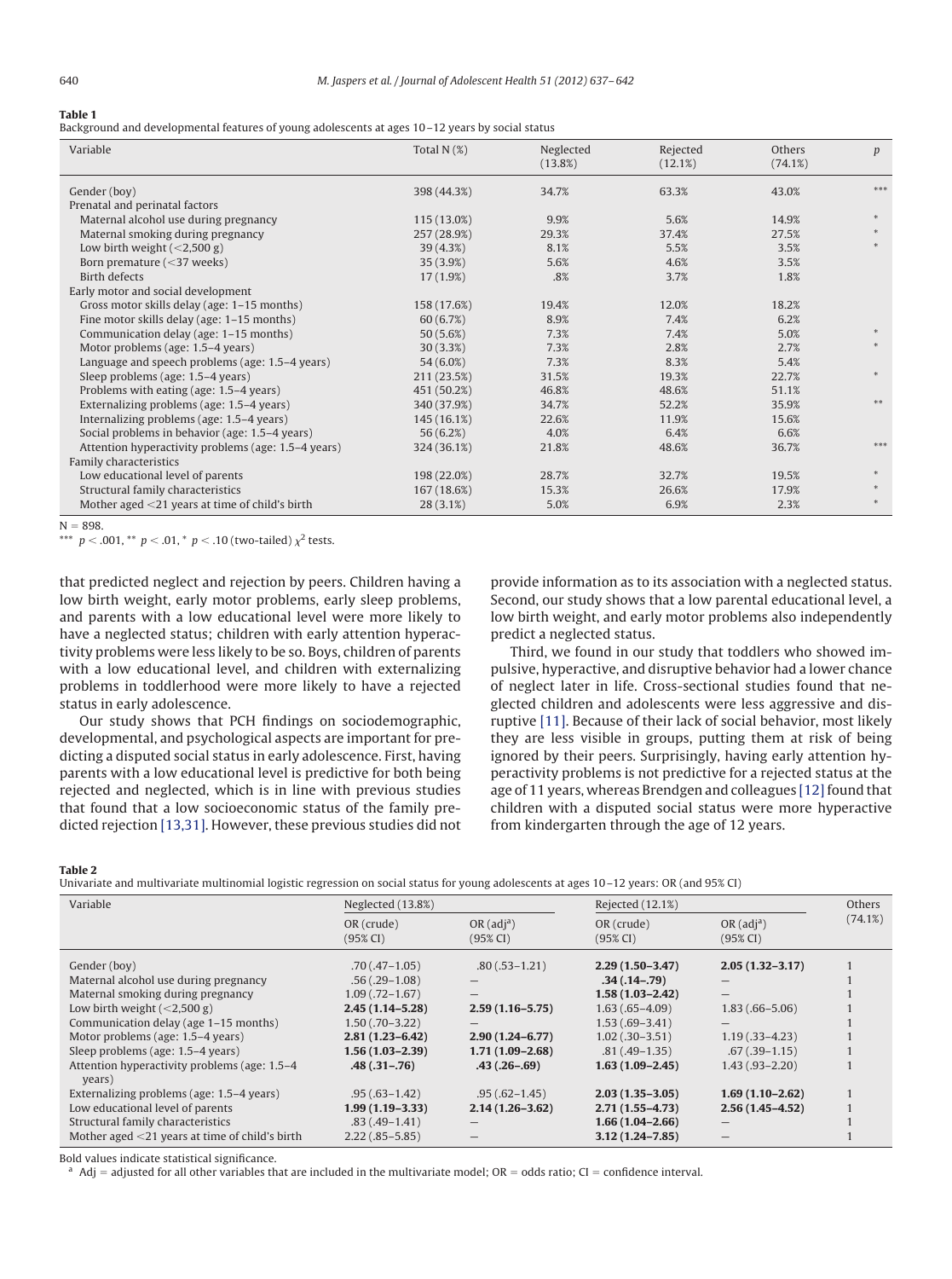Furthermore, PCH-identified early internalizing problems were not predictive of either social status, not even in our univariate analyses. This is surprising, given that many studies have shown that socially withdrawn children are often rejected by their peers [\[32\].](#page-5-11) Either poor early identification of internalizing problems [\[33\]](#page-5-12) or discontinuity in this type of problem might explain this; further research on this is needed.

#### *Strengths and limitations*

The strengths of this study lie in its large sample and its embedding in routine PCH, a program that reaches  $>$ 90% of the total Dutch population. Moreover, we made use of data registered during the routine health and developmental monitoring that is offered to all Dutch children, and that is collected and registered according to a highly standardized format.

Some limitations should be taken into account when interpreting the findings. First, peer information was only available for a subset of the TRAILS population; adolescents in special education were not included in the subset, and in our subsample, behavioral problems occurred less frequently than in the remaining group. However, it may be inferred that the predictive power of early PCH findings for this group is even better. Second, children may have received effective treatment for their developmental and behavioral problems between the ages of 4 and 11 years, leading to an underestimation of the predictive power of PCH findings. A related issue is that some highly predictive risk factors may not have been included in our models because, owing to their low prevalence, they did not show multivariate or other effects. This may, for instance, be the case for birth defects. Finally, there might be some information bias, for example, regarding alcohol use. PCH risk factors were assessed in the early 1990s, and the validity of these risk factors is high. However, with regard to alcohol use during pregnancy, at that time, clear guidelines did not yet exist about drinking alcohol during pregnancy [\[34\].](#page-5-13)

We are the first to study multiple early childhood predictors from PCH files— of neglected and rejected young adolescents who were assessed with peer nominations in a longitudinal design. PCH professionals could closely monitor children and adolescents identified in such a way and could provide early counseling or treatment if needed. There are several effective interventions for acquiring better social skills and building friendships and self-esteem [\[19 –21\].](#page-5-1) As our study is the first of its kind, our results are in need of replication by other studies, with larger sample sizes and including the possibility of examining gender differences and searching for a set of predictive core dimensions, similar to what has been done for temperament [\[35\].](#page-5-14)

Findings from PCH professionals on early childhood development and social behavior are predictive for a neglected and rejected status in early adolescence from the general population. PCH is a good setting to monitor risk factors that predict the social status of children and adolescents.

## **Acknowledgments**

TRAILS has been financially supported by various grants from The Netherlands Organisation for Scientific Research NWO (Medical Research Council program grant GB-MW 940-38-011; ZonMW Brainpower grant 100-001-004; ZonMw Risk Behavior

and Dependence grants 60-60600-98-018 and 60-60600-97- 118; ZonMw Culture and Health grant 261-98-710; Social Sciences Council medium-sized investment grants GB-MaGW 480- 01-006 and GB-MaGW 480-07-001; Social Sciences Council project grants GB-MaGW 457-03-018, GB-MaGW 452-04-314, and GB-MaGW 452-06-004; NWO large-sized investment grant 175.010.2003.005), the Sophia Foundation for Medical Research (Projects 301 and 393), the Dutch Ministry of Justice (WODC), the European Science Foundation (EuroSTRESS project FP-006), and the participating universities.

This research is part of the TRAILS. Participating centers of TRAILS include various departments of the University Medical Center and University of Groningen, the Erasmus University Medical Centre Rotterdam, Utrecht University, the Radboud Medical Centre Nijmegen, and the Parnassia Bavo group, all in The Netherlands. The authors thank the preventive child health care services in Drenthe, Friesland, and Groningen for their permission to retrieve the PCH files from their archives. They are grateful to all the adolescents, their parents, and their teachers who participated in this research, as well as to everyone who worked on this project and made it possible.

# <span id="page-4-0"></span>**References**

- [1] Juvonen J, Graham S, Schuster MA. Bullying among young adolescents: The strong, the weak, and the troubled. Pediatrics 2003;112:1231–7.
- [2] Scholte RH, Engels RC, Overbeek G, et al.Stability in bullying and victimization and its association with social adjustment in childhood and adolescence. J Abnorm Child Psychol 2007;35:217–28.
- [3] Wolke D, Woods S, Bloomfield L, Karstadt L. Bullying involvement in primary school and common health problems. Arch Dis Child 2001;85:197– 201.
- <span id="page-4-1"></span>[4] Almquist Y. Peer status in school and adult disease risk: A 30-year follow-up study of disease-specific morbidity in a Stockholm cohort. J Epidemiol Community Health 2009;63:1028 –34.
- <span id="page-4-7"></span><span id="page-4-2"></span>[5] Rubin KH, Bukowski WM, Parker J. Peer interactions, relationships, and groups. In: Damon W, Lerner R, eds. Handbook of Child Psychology. Hoboken, NY: Wiley, 2006:571– 645.
- [6] Kupersmidt JB, Coie JD. Preadolescent peer status, aggression, and school adjustment as predictors of externalizing problems in adolescence. Child Dev 1990;61:1350 – 62.
- [7] Oldehinkel AJ, Rosmalen JG, Veenstra R, et al. Being admired or being liked: Classroom social status and depressive problems in early adolescent girls and boys. J Abnorm Child Psychol 2007;35:417–27.
- [8] Zettergren P. School adjustment in adolescence for previously rejected, average and popular children. Br J Educ Psychol 2003;73:207–21.
- [9] Buhs ES, Ladd GW. Peer rejection as an antecedent of young children's school adjustment: An examination of mediating processes. Dev Psychol 2001;37:550 – 60.
- <span id="page-4-8"></span><span id="page-4-3"></span>[10] Coie JD, Coppotelli H, Dodge KA. Dimensions and types of social-status–A cross-age perspective. Dev Psychol 1982;18:557–70.
- <span id="page-4-4"></span>[11] Newcomb AF, Bukowski WM, Pattee L, Children's peer relations: A metaanalytic review of popular, rejected, neglected, controversial, and average sociometric status. Psychol Bull 1993;113:99 –128.
- [12] Brendgen M, Vitaro F, Bukowski WM, et al. Developmental profiles of peer social preference over the course of elementary school: Associations with trajectories of externalizing and internalizing behavior. Dev Psychol 2001; 37:308 –20.
- <span id="page-4-5"></span>[13] Pettit GS, Clawson MA, Dodge KA, et al. Stability and change in peer-rejected status: The role of child behavior, parenting, and family ecology. Merrill-Palmer Quarterly 1996;42:267–94.
- <span id="page-4-6"></span>[14] Lansford JE, Killeya-Jones LA, Miller S, Costanzo PR. Early adolescents' social standing in peer groups: Behavioral correlates of stability and change. J Youth Adolesc 2009;38:1084 –95.
- [15] Hart CH, Yang CM, Nelson LJ, et al. Peer acceptance in early childhood and subtypes of socially withdrawn behaviour in China, Russia, and the United States. Int J Behav Dev 2000;24:73– 81.
- [16] Rubin KH, Burgess KB, Dwyer KM, Hastings PD. Predicting preschoolers' externalizing behaviors from toddler temperament, conflict, and maternal negativity. Dev Psychol 2003;39:164 –76.
- [17] Gazelle H, Ladd GW. Anxious solitude and peer exclusion: A diathesisstress model of internalizing trajectories in childhood. Child Dev 2003;74:257–78.